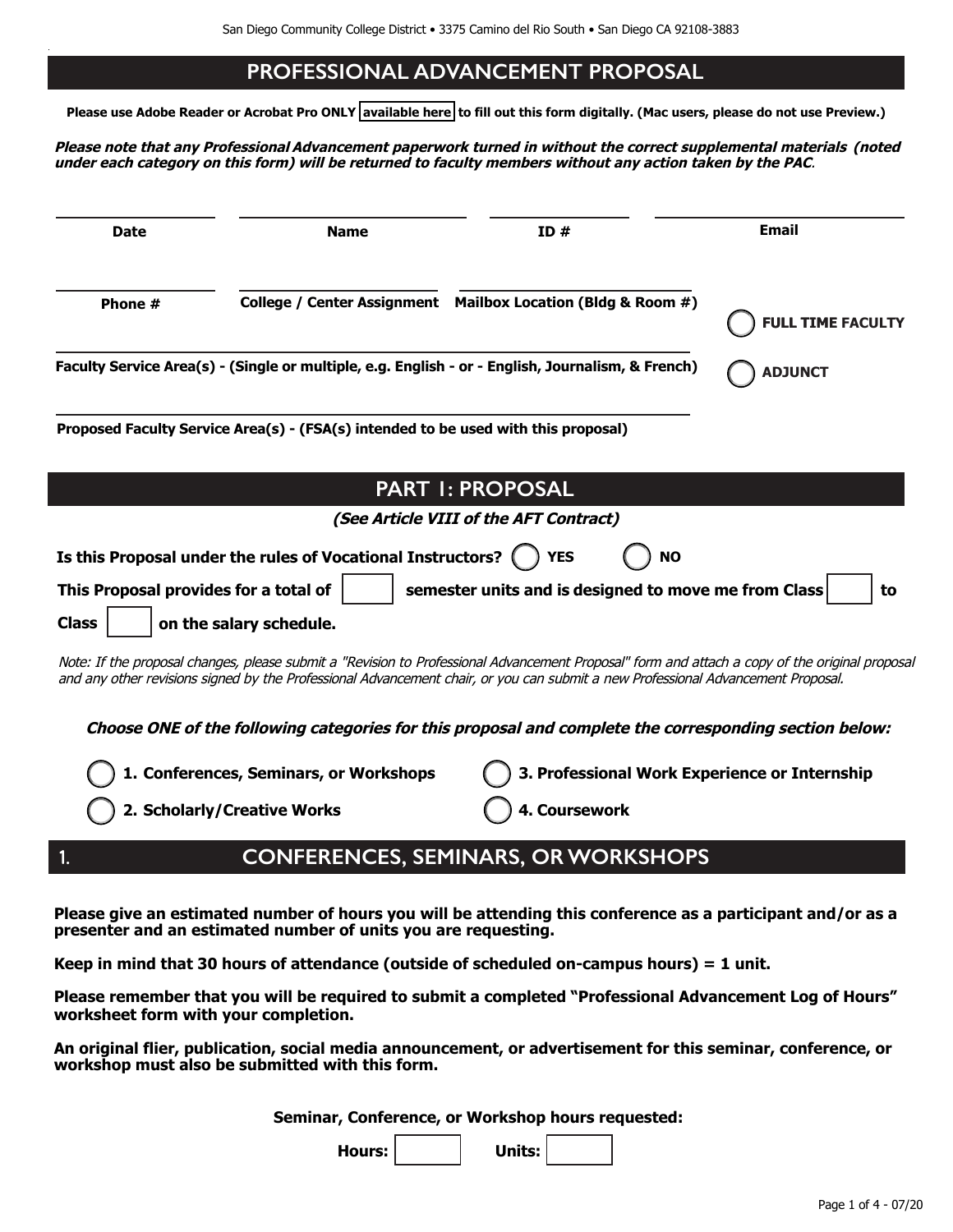$2.$ 

 $3.$ 

4.

#### **SCHOLARLY / CREATIVE WORKS**

Please attach to this form a description of your proposed project(s).

**Proposed Number of Units:** 

## PROFESSIONAL WORK EXPERIENCE OR INTERNSHIP

Please give an estimated number of hours you will be completing during this work experience and an estimated number of units you will be requesting. Remember that you will need an original signature from your employer on your Work Experience Proposal, so you must take this Proposal with you to your job site. A maximum of 8 semester units can be claimed during a faculty member's entire career at SDCCD.

Professional Work Experience hours & units requested:

**Hours:** 

Units:

# **COURSEWORK**

College semester units to be taken to complete this proposal (3 quarter units = 2 semester units.) Please attach to this form the official course descriptions of the classes that you plan to take (original image sources only, e.g. scanned catalog pages, web page screenshot or PDF, etc.) and submit the list of required course information below for each class you intend to include in this proposal.

| <b>College/University</b>                    | <b>Department</b> | <b>Course Name &amp; #</b> | <b>Start Date</b> | <b>Units</b> | Level<br>(Lower, Upper, Grad, Ext) |  |  |
|----------------------------------------------|-------------------|----------------------------|-------------------|--------------|------------------------------------|--|--|
|                                              |                   |                            |                   |              |                                    |  |  |
|                                              |                   |                            |                   |              |                                    |  |  |
|                                              |                   |                            |                   |              |                                    |  |  |
|                                              |                   |                            |                   |              |                                    |  |  |
|                                              |                   |                            |                   |              |                                    |  |  |
|                                              |                   |                            |                   |              |                                    |  |  |
|                                              |                   |                            |                   |              |                                    |  |  |
|                                              |                   |                            |                   |              |                                    |  |  |
|                                              |                   |                            |                   |              |                                    |  |  |
|                                              |                   |                            |                   |              |                                    |  |  |
|                                              |                   |                            |                   |              |                                    |  |  |
| <b>Lower Division</b><br><b>TOTAL UNITS:</b> |                   | <b>Upper Division</b>      | Graduate          |              | <b>Extension</b>                   |  |  |
|                                              |                   |                            |                   |              |                                    |  |  |
| <b>DEGREE TO BE EARNED (if any):</b>         |                   |                            |                   |              |                                    |  |  |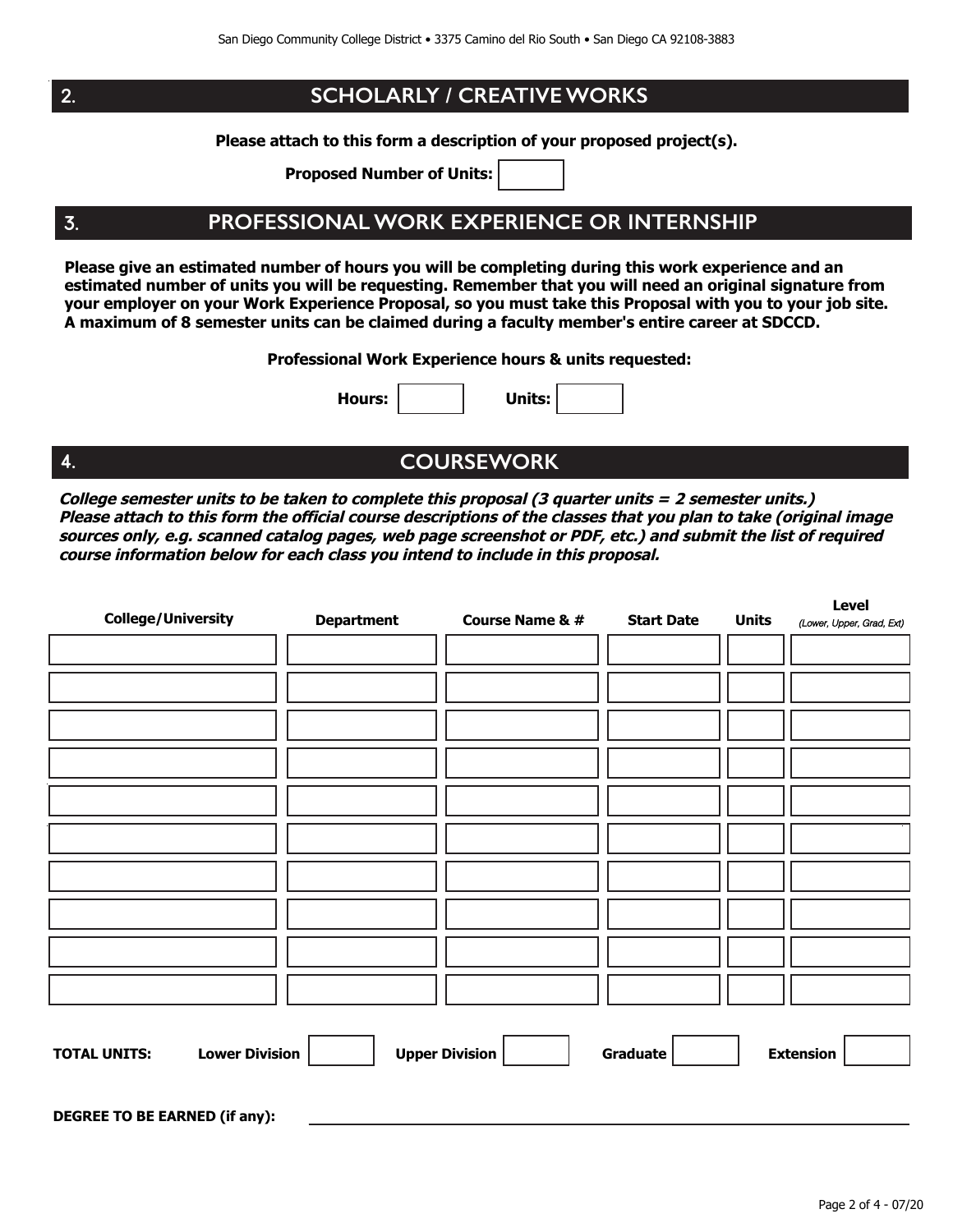## **PART 2: PROPOSAL DESCRIPTION**

Provide a full description of your Professional Advancement Proposal. Be sure to include the following information:

1. Description of your Professional Advancement Proposal: A descriptive discussion of your proposal, including specific objectives and goals.

2. Relevancy to current/new assignment and improvement of student learning.

3. Need for the Professional Advancement Proposal: How does your proposal meet the need for professional growth as well as providing benefits to yourself, our students, and the college?

Please enter your proposal description below. You may attach additional sheets if necessary.

I confirm that all hours listed on this form for completion of semester units for coursework, creative & scholarly work, conferences, seminars & workshops, and work experience & internships, will be spent outside of my scheduled work hours (including slash time) at SDCCD; and, I hereby submit this Professional Advancement Proposal for recommendation of approval by the Professional Advancement Committee and then to the appropriate personnel at the District Office.